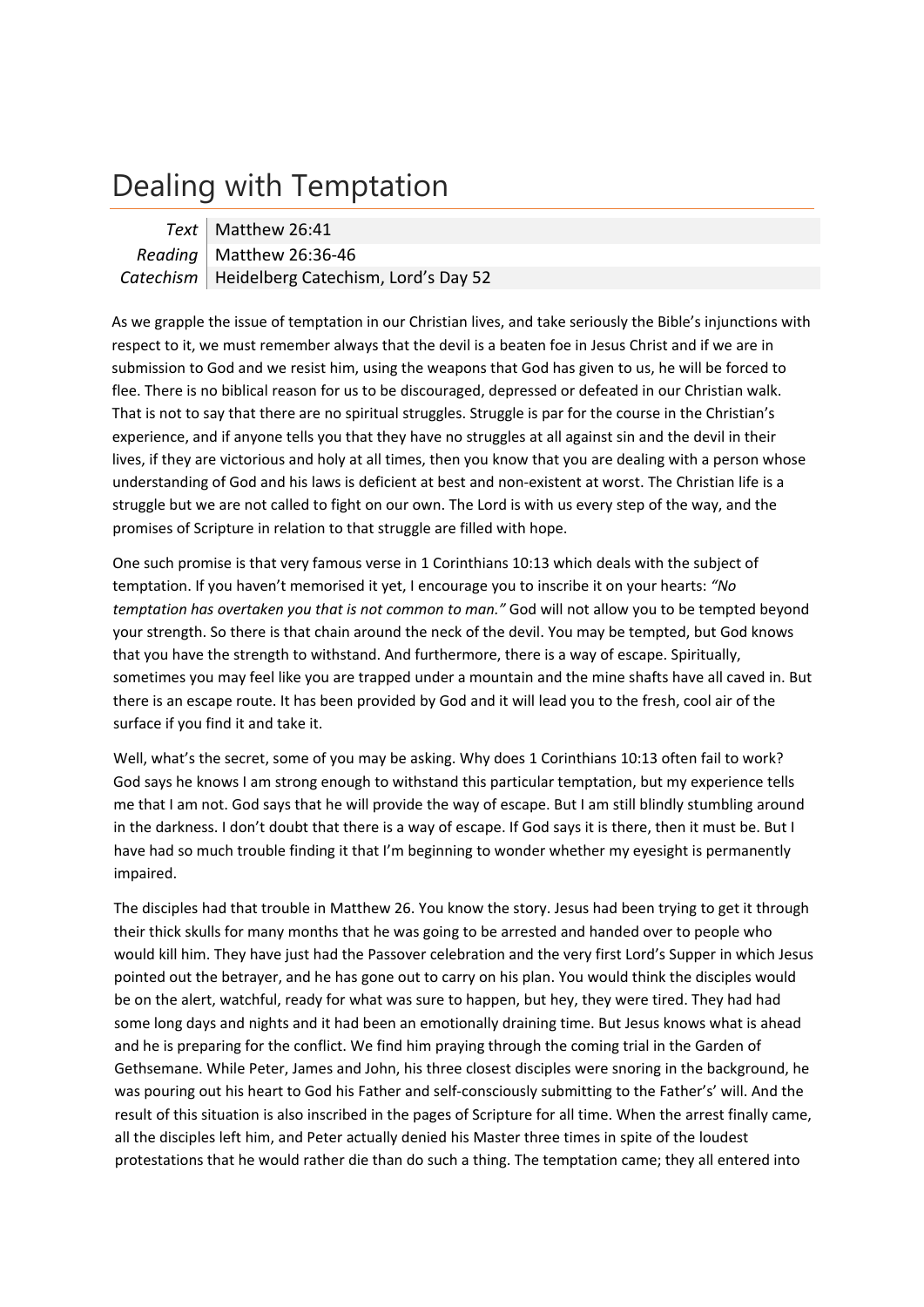it, including Jesus. In fact in Luke 22, he calls his entire ministry a time of temptations. It is the same word as that of our text. But whereas Jesus withstood the greatest hour of his temptation, and therefore found the way of escape, the disciples fell.

Why? The answer is given in Matthew 26:41, which is another key text on the subject of temptation: "Watch and pray that you may not enter into temptation. The spirit indeed is willing, but the flesh is *weak."* For all our good intentions and desires, and God knows they are there, the flesh is weak. For all our New Year spiritual resolutions to be a better husband, a better wife, a more obedient child, a more diligent servant of God, more faithful in our prayer lives, or whatever, we can end up failing in precisely the same ways and in greater degrees. The spirit is willing, but the flesh is weak. And therefore we must take very seriously the admonition in the first part of the verse. Jesus says: **Keep watching and praying in order that you may not enter into temptation.** Implication: If you are not watching and praying, temptation will be on you before you know it and you will fall. If we think 1 Corinthians 10:13 will work as a magic cure-all and we will be strong and the way of escape will be thrust upon us, we are making a big mistake. For if we are not watching and praying, if we are not taking the advice that Jesus gives us here, then we have the reason why the way of escape has been eluding us up to now.

So, then, what does it mean to watch and pray? Two points by way of response: **First, be on your guard for the particular times when temptation strikes you.** For some of you, tiredness is a real killer. When you are tired, you find it 10 times more difficult to keep an even temper and respond to people and situations the way the Lord calls you to. When you are tired, your toleration levels move over into the area of critical mass and you are liable to explode in a way that you would not do if you had been getting more regular sleep. If there are ways in which you can reverse your circumstances and catch up on some much needed sleep, then that is precisely what you should do. In that case, part of being watchful against temptation is making sure that you get the 40 winks that your body needs. And if the circumstances are beyond your control right now, then this is the time when you must be much in prayer. "Lord, you know that I am tired and today, a few hours from now, when I see that person again, you and I both know, Lord, that I will be tempted to lose it and I ask you now for the grace that I need to see me through. Give me the strength that I need. When he says or does this, help me to respond with love in my heart. Give me the help I need to do what I know Jesus would do in this situation."

For others, times of prosperity and ease are real temptation periods. When things are tough, you find it no problem at all to be diligent in prayer and people of faith. Give us this day our daily bread suddenly becomes very meaningful when you don't know where the next meal is coming from or how you are going to pay the mortgage this month. But when everything is there and things are fine, you can get laid back and casual about the faith and your spiritual disciplines become lax. So this is not the time to let your guard down. If we do, Satan will strike, and before we know it, we will have fallen into that materialistic snare which the Bible says is the root of all sorts of evil. Again, we must learn to recognise the times of potential weakness and score up ourselves with prayer against them.

Then too, another time of temptation is the times of leisure. Don't get me wrong here. I'm not against rest. God commands periods of it, but the remainder of the command is that we should labour hard for six days of the week. And as teenagers know, and children will realise before too much longer, when you are busy and working hard, and there don't seem to be enough hours in the day, it is much harder to get into mischief. When you are bored and you don't know what to do with yourself and the cookie jar is right there staring you in the face, it is so much easier to reach out the hand and take what you shouldn't have. In this case watchfulness and prayerfulness, means forcing yourself to get back to some good,